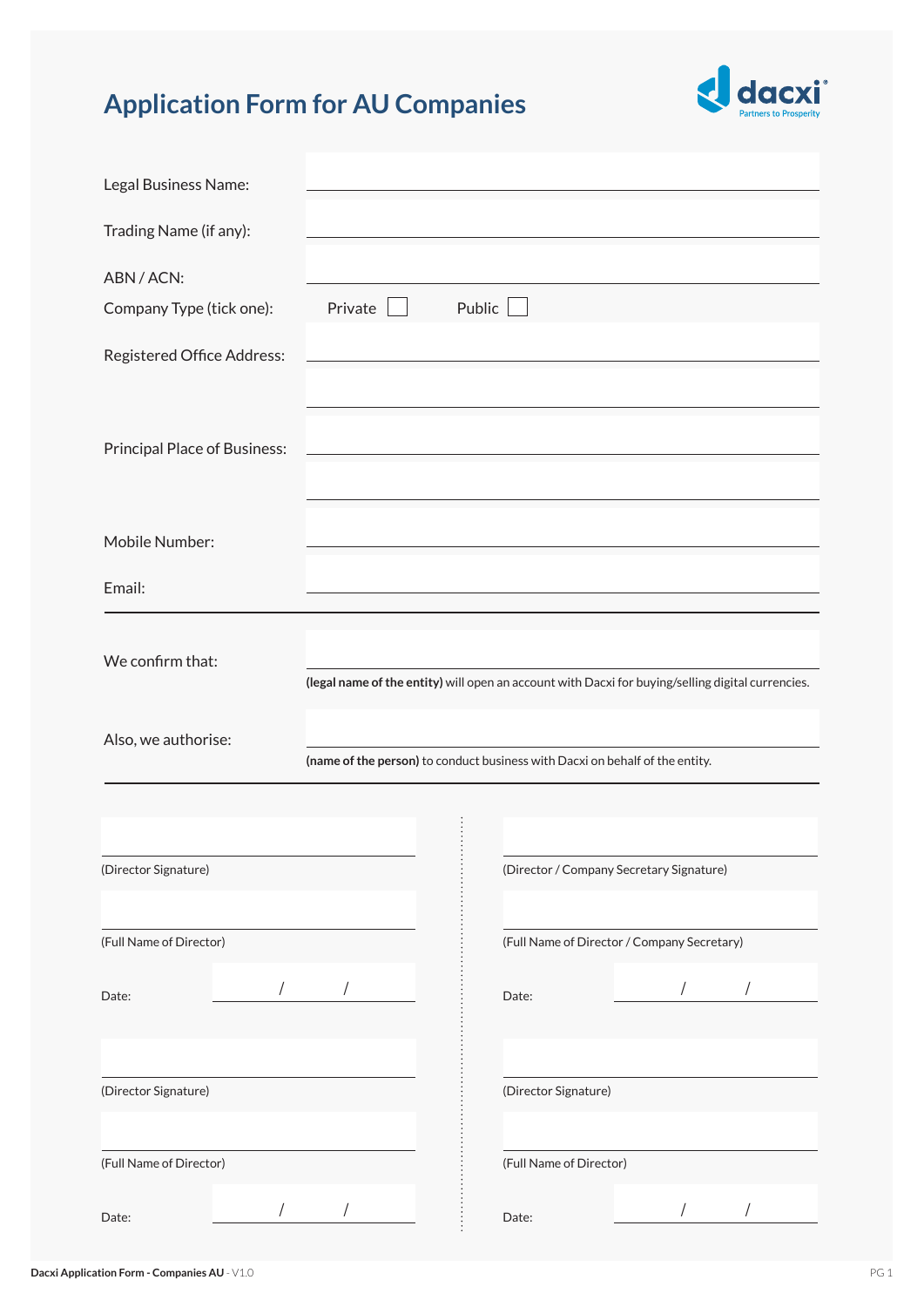## **As part of our KYC process, Dacxi needs to collect all relevant information of all key personnel associated with the company.**

| Director/Company Secretary/Shareholder |                      |  |                                                            |                                                    |  |  |  |
|----------------------------------------|----------------------|--|------------------------------------------------------------|----------------------------------------------------|--|--|--|
| Full Name:                             |                      |  | <u> 1989 - Johann Stein, mars an de Frankrik (f. 1989)</u> |                                                    |  |  |  |
| Date of Birth:                         | $\sqrt{\phantom{a}}$ |  | Phone Number:                                              |                                                    |  |  |  |
| Email:                                 |                      |  |                                                            |                                                    |  |  |  |
| Address:                               |                      |  |                                                            |                                                    |  |  |  |
|                                        |                      |  |                                                            |                                                    |  |  |  |
| Director/Company Secretary/Shareholder |                      |  |                                                            |                                                    |  |  |  |
| Full Name:                             |                      |  |                                                            |                                                    |  |  |  |
| Date of Birth:                         | $\sqrt{ }$           |  |                                                            | Phone Number: <u>_____________________________</u> |  |  |  |
| Email:                                 |                      |  |                                                            |                                                    |  |  |  |
| Address:                               |                      |  |                                                            |                                                    |  |  |  |
|                                        |                      |  |                                                            |                                                    |  |  |  |
| Director/Company Secretary/Shareholder |                      |  |                                                            |                                                    |  |  |  |
| Full Name:                             |                      |  |                                                            |                                                    |  |  |  |
| Date of Birth:                         |                      |  | Phone Number:                                              |                                                    |  |  |  |
| Email:                                 |                      |  |                                                            |                                                    |  |  |  |
|                                        |                      |  |                                                            |                                                    |  |  |  |
| Address:                               |                      |  |                                                            |                                                    |  |  |  |
|                                        |                      |  |                                                            |                                                    |  |  |  |
| Director/Company Secretary/Shareholder |                      |  |                                                            |                                                    |  |  |  |
| Full Name:                             |                      |  |                                                            |                                                    |  |  |  |
| Date of Birth:                         | $\sqrt{2}$           |  | Phone Number:                                              |                                                    |  |  |  |
| Email:                                 |                      |  |                                                            |                                                    |  |  |  |
| Address:                               |                      |  |                                                            |                                                    |  |  |  |